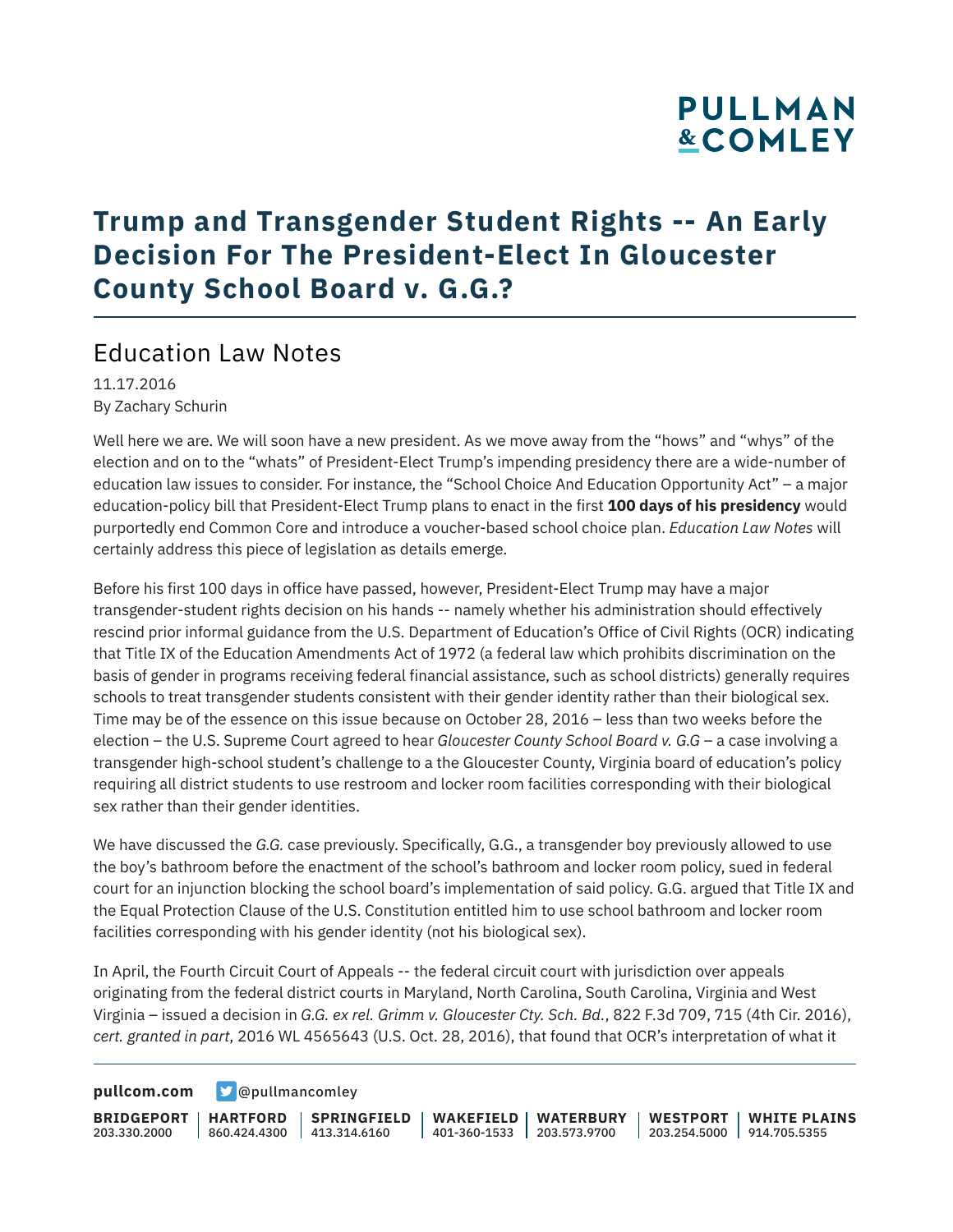# **PULLMAN &COMLEY**

#### Trump and Transgender Student Rights -- An Early Decision For The President-Elect In Gloucester County School Board v. G.G.?

deemed to be an ambiguous Title IX regulation providing for sex-segregated bathroom and locker room facilities should be afforded judicial deference and struck down the school district's policy as in violation of Title IX. In its "**grant of certiorari"** agreeing to hear the case, however, the U.S. Supreme Court specifically identified the degree of deference that should be applied to the OCR letter as the issue before it on appeal. In essence as it heads to the Supreme Court, the case now turns on the issue of how much deference OCR's opinion letter on transgender-students' use of bathroom and locker room facilities should be granted.

What does this all mean for President-Elect Trump? Well given the centrality of the OCR guidance to the case, it would appear that the Trump-administration, if it were so inclined, could effectively "moot" the *G.G.* case before it ever gets heard by the Supreme Court by issuing new OCR transgender-student accommodation guidance stating that gender identity is not "sex" for purposes of Title IX. If this were to happen, G.G.'s victory before the Fourth Circuit Court of Appeals would presumably be nullified since the OCR guidance on which the Fourth Circuit's decision rests would no longer be effective. G.G. and other transgender students could certainly find other legal avenues to challenge biologically-sex based bathroom and locker room policies, but the legal hurdles would likely be much higher.

So in a nutshell, it would appear that President-Elect Trump has a potentially momentous decision to make when it comes to transgender students' rights. During the campaign, Trump appeared to indicate that it was his belief that **transgender people should use bathrooms corresponding with their gender identities**, but Vice President-Elect Pence took a sharply different view as governor of Indiana and **specifically rejected the Department of Education OCR guidance at issue in the** *G.G.* **case.**

Will Trump stay out of the issue and let the Supreme Court tackle the transgender-student rights question on its own, or will the Trump-administration's Department of Education adopt a new position on transgender student bathroom and locker room issues? Only time will tell of course, but time may be running short since the *G.G.* case is slated to be heard during the Court's October 2016 term and the Court's term expires in late June of 2017 – less than six months after President-Elect Trump takes the oath of office.

Finally, as we have noted several times, the issue of transgender students' use of locker rooms and restrooms in **Connecticut's** public schools is largely settled. Connecticut has enacted specific anti-discrimination protections based upon "gender identity" that apply to — and provide additional protections for transgender students. These laws have been interpreted by Connecticut's Commission on Human Rights and Opportunities and its Department of Education as specifically providing transgender students with the right to use locker rooms and restrooms consistent with their asserted **gender identity**. However, the battle over federal law (Title IX) may be relevant to the extent that Department of Education OCR guidance addresses topics that have not been settled in Connecticut (for example, overnight accommodations on school trips and how much consistency and proof can be required with respect to a student's transgendered status).